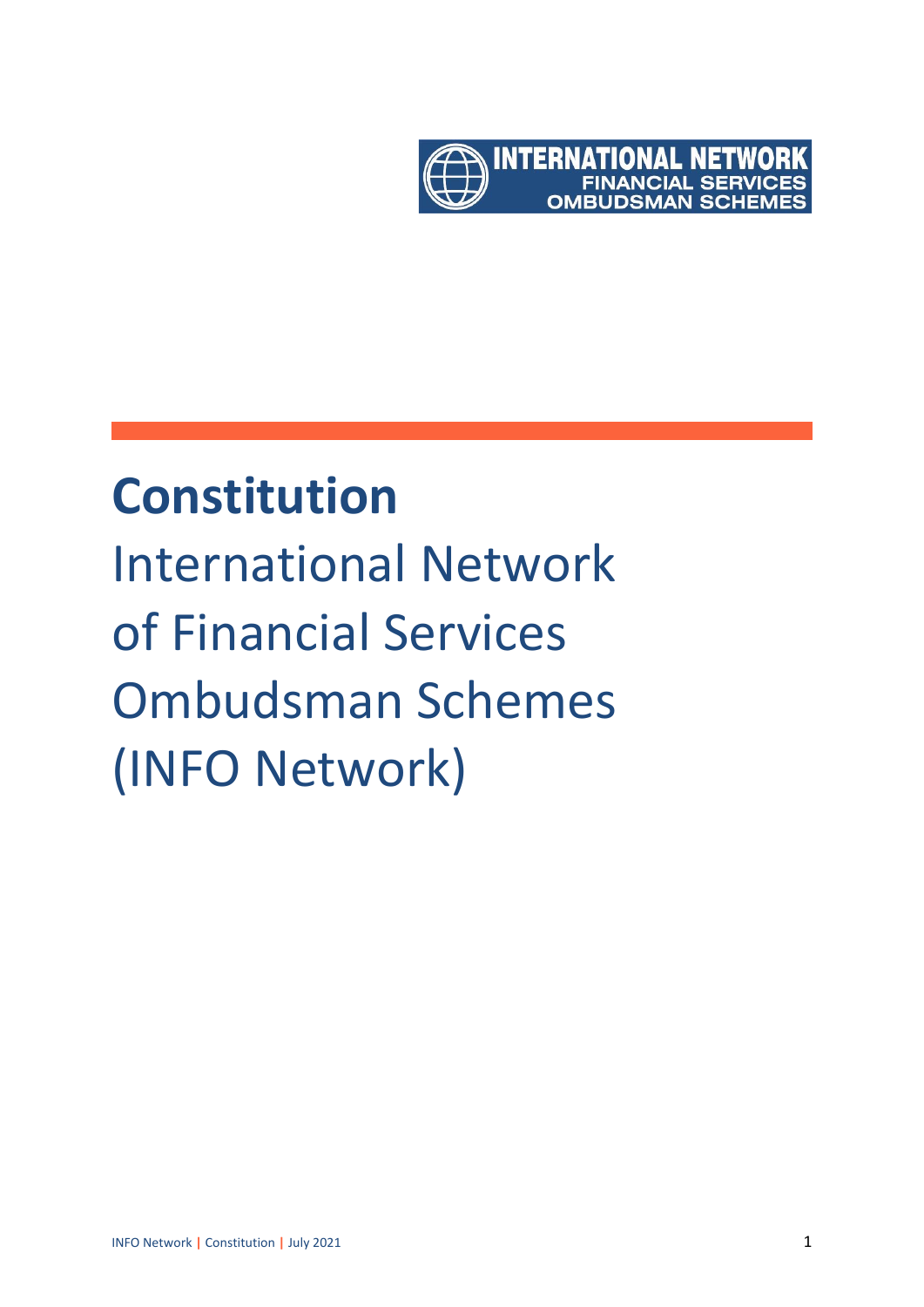## **1. Name**

1.1 The organisation shall be called International Network of Financial Services Ombudsman Schemes (INFO Network).

## **2. Philosophy**

2.1 INFO Network is founded on a philosophy that embraces co-operation, collaboration, sharing, respect, trust and diversity. A strong spirit of collegiality and mutual support enables representatives of our Members to raise, discuss and debate, openly and safely, the issues facing them and their schemes/offices. As our organisation evolves to meet future challenges and contribute on a broader stage, these are the characteristics we must adhere to.

# **3. Objectives**

- 3.1 Overall, INFO Network seeks to develop the expertise in dispute resolution of its Members through exchange of experience, knowledge and ideas.
- 3.2 INFO Network achieves its objectives through formal and informal channels including Member conferences, webinars, surveys, publications, joint research on subjects of mutual interest, and communication among Members generally  $-$  in the following areas, among others:
	- financial services Ombudsman scheme/office structure, functions, governance and funding
	- information technology applications
	- issues related to financial services consumer complaints
	- approaches to dispute resolution
	- the application of fairness in decision-making
	- and any other areas which reflect the objectives from time to time.

## **4. Membership**

## **Eligibility**

4.1 Financial services Ombudsman schemes/offices operating as out-of-court dispute resolution mechanisms in the financial sector shall be eligible to apply for membership of INFO Network.

## Application

4.2 The membership application shall be made by the scheme/office's Ombudsman (or equivalent) on INFO Network's membership application form.

#### Decisions

4.3 All decisions on membership applications shall be made by the INFO Network Committee. Membership shall be granted if, in the Committee's opinion, the scheme/office meets the 'fundamental principles' set out in INFO Network's *'Effective approaches to Fundamental Principles'* guide.

#### **Obligations**

- 4.4 Members are expected to:
	- meet six 'fundamental principles':
		- o independence, to secure impartiality
		- o clarity of scope and powers
		- o accessibility
		- o effectiveness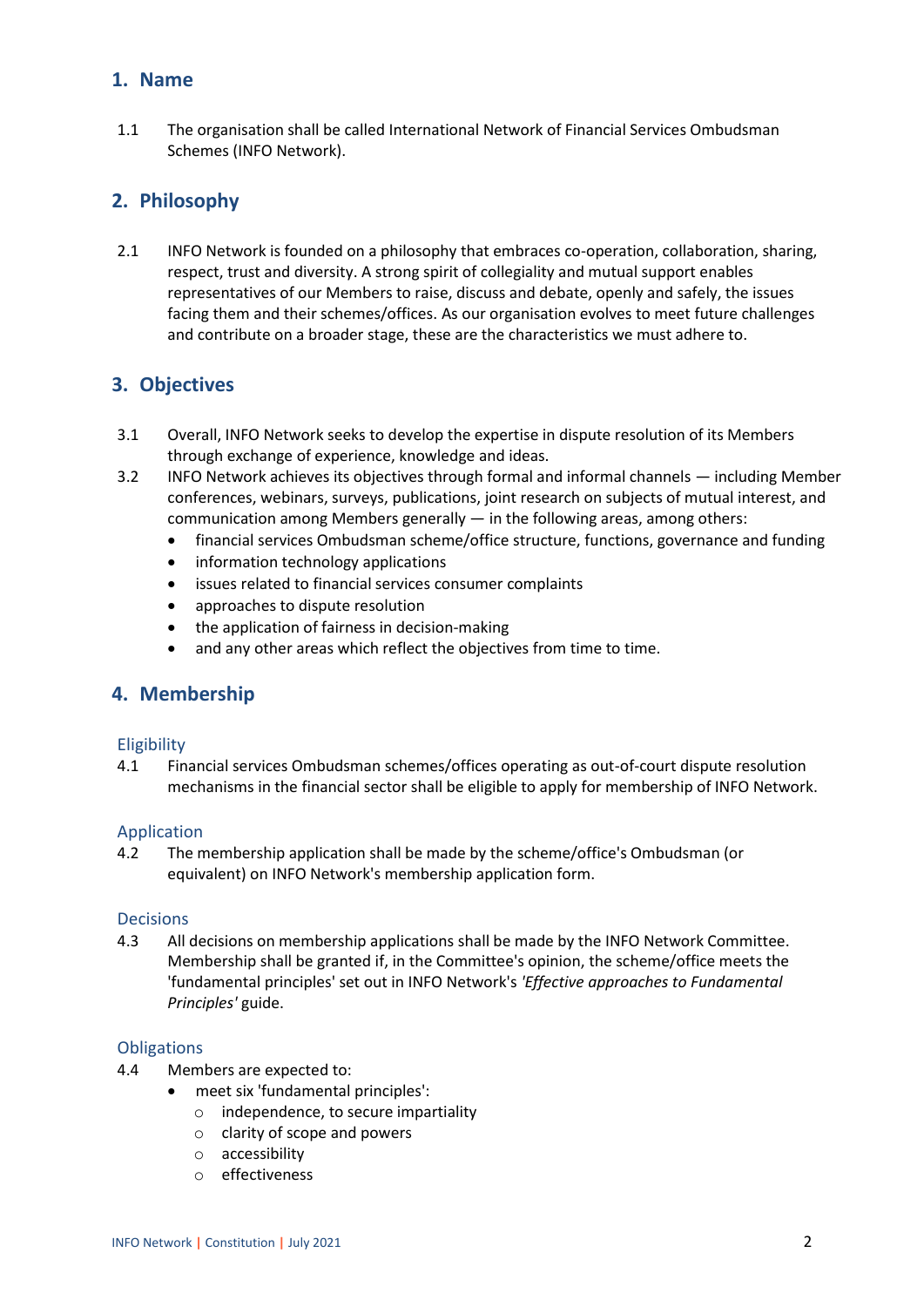- o fairness
- o transparency and accountability

and observe the approaches in INFO Network's *'Effective approaches to Fundamental Principles'* guide, so far as it is within their control

- adhere to INFO Network's policies on anti-harassment and sharing of Member information, and any other policy that from time to time is agreed by Members
- observe the confidentiality of all discussions among Members under the Chatham House Rule
- pay the annual membership subscription.

## Register of Members

4.5 The register of current Members is available in INFO Network's intranet. It includes the name and direct contact details of each Member's Registered Senior Representative, that being the Ombudsman (or equivalent) or Deputy Ombudsman (or equivalent).

## **5. Annual Subscription**

- 5.1 INFO Network shall have a three-tier (small, medium, large) annual membership subscription structure based on scheme/office annual operating budgets.
- 5.2 The annual subscription shall be invoiced by mid-January each year, for payment by mid-February — except that a new Member joining on or after 1 October shall not be required to pay a subscription for the remainder of that year.
- 5.3 The amounts of the annual subscriptions shall be proposed from time to time by INFO Network's Committee.

# **6. Termination of membership**

- 6.1 A Member may resign from INFO Network at any time, by written notification to the Chair.
- 6.2 Where a Member fails to comply with membership obligations, INFO Network's Committee has the discretion to take such action as is required in all the circumstances, including termination of membership.

## **7. Annual General Meeting**

- 7.1 INFO Network shall have an Annual General Meeting (AGM) of Members, which may coincide with the annual conference.
- 7.2 The business of the AGM shall include:
	- an activity report from the Chair
	- a financial report from the Treasurer
	- election of Committee members
	- any other items for Member decision, of which at least four (4) weeks' notice has been given
	- an open forum where Members can raise matters for general discussion.
- 7.3 Members shall be represented at the AGM by their Registered Senior Representative.
- 7.4 The Registered Senior Representative must confirm their AGM attendance by the nominated deadline.
- 7.5 The Registered Senior Representative must provide the names of any staff of the Member who will also be attending the AGM.
- 7.6 Where the Registered Senior Representative is unable to attend the AGM, they may nominate another senior person from within the Member's staff to attend.
- 7.7 Where a vote at the AGM is necessary, it shall be decided by a simple majority of the Registered Senior Representatives present at the meeting.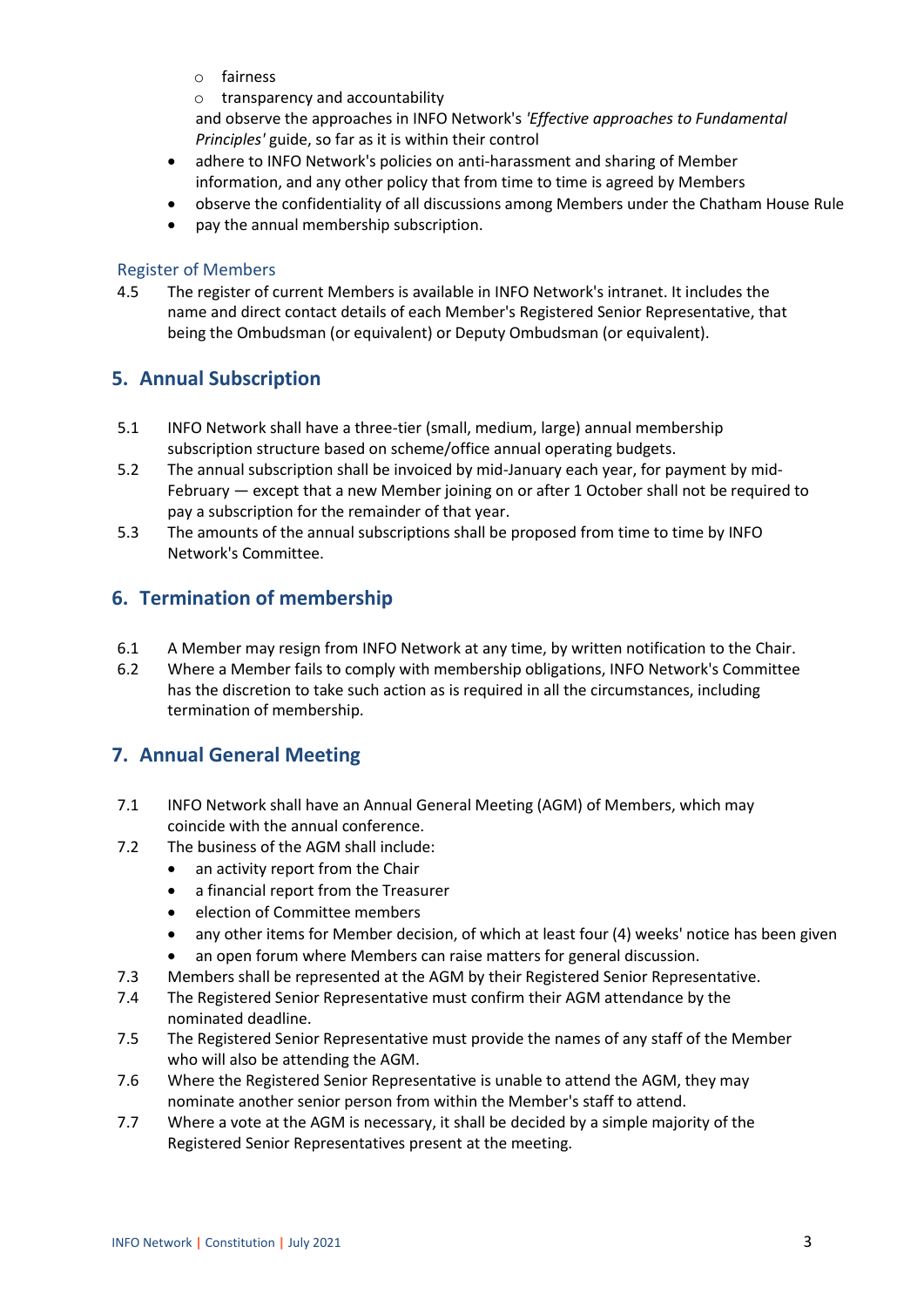# **8. General meetings of Members**

- 8.1 INFO Network shall convene other general meetings of Members as required.
- 8.2 A general meeting may be called by INFO Network's Chair on their own initiative or at the request of not less than five Members.
- 8.3 Members shall be given at least two (2) weeks' notice of a general meeting.
- 8.4 The representation and voting procedures for a general meeting shall be the same as they are for the Annual General Meeting (see 7.3 to 7.7 above).

## **9. Committee**

#### Role

- 9.1 The management and governance of INFO Network shall be vested in a Committee.
- 9.2 The Committee shall appoint a Co-ordinator/Secretariat for INFO Network upon such terms and conditions as the Committee determines.
- 9.3 The Co-ordinator/Secretariat shall also act as secretary to the Committee.
- 9.4 The Committee and the Co-ordinator/Secretariat shall, in consultation with Members, develop an annual work plan and budget.
- 9.5 Where deemed necessary, the Committee may organise some of its work through subcommittees. Such sub-committees may comprise non-Committee members.

#### Principles

- 9.6 The following principles shall guide the Committee's operations:
	- Committee members serve as leaders of INFO Network, acting in the interests of all Members and fostering collaboration among Members.
	- Election to the Committee and attendance at Committee meetings is personal. It cannot be delegated.
	- The Committee functions effectively, with experienced leadership and fully committed active Committee members.
	- The Committee meets at least four (4) times a year.
	- The Committee operates on consensus basis to the maximum extent possible.
	- Where a vote is necessary, it shall be decided by a simple majority of Committee members present at the meeting.
	- Committee meetings, documents and correspondence are in English.
	- The composition of the Committee fairly represents INFO Network's membership, across regions, scheme size, scheme maturity and industry sectors.
	- The Committee's nomination and election processes are fair, transparent and accessible, easy to administer and balance continuity with renewal.
	- Support arrangements for the Committee and INFO Network should be cost effective and efficient.

## Composition

- 9.7 The Committee shall consist of up to seven (7) members:
	- up to five (5) general Committee members
	- the host for the current annual conference
	- the host for the immediate past annual conference.
- 9.8 Ideally, there shall be one Committee member from each of INFO Network's four (4) designated regions (Eurasia, Africa, Americas and Asia-Pacific).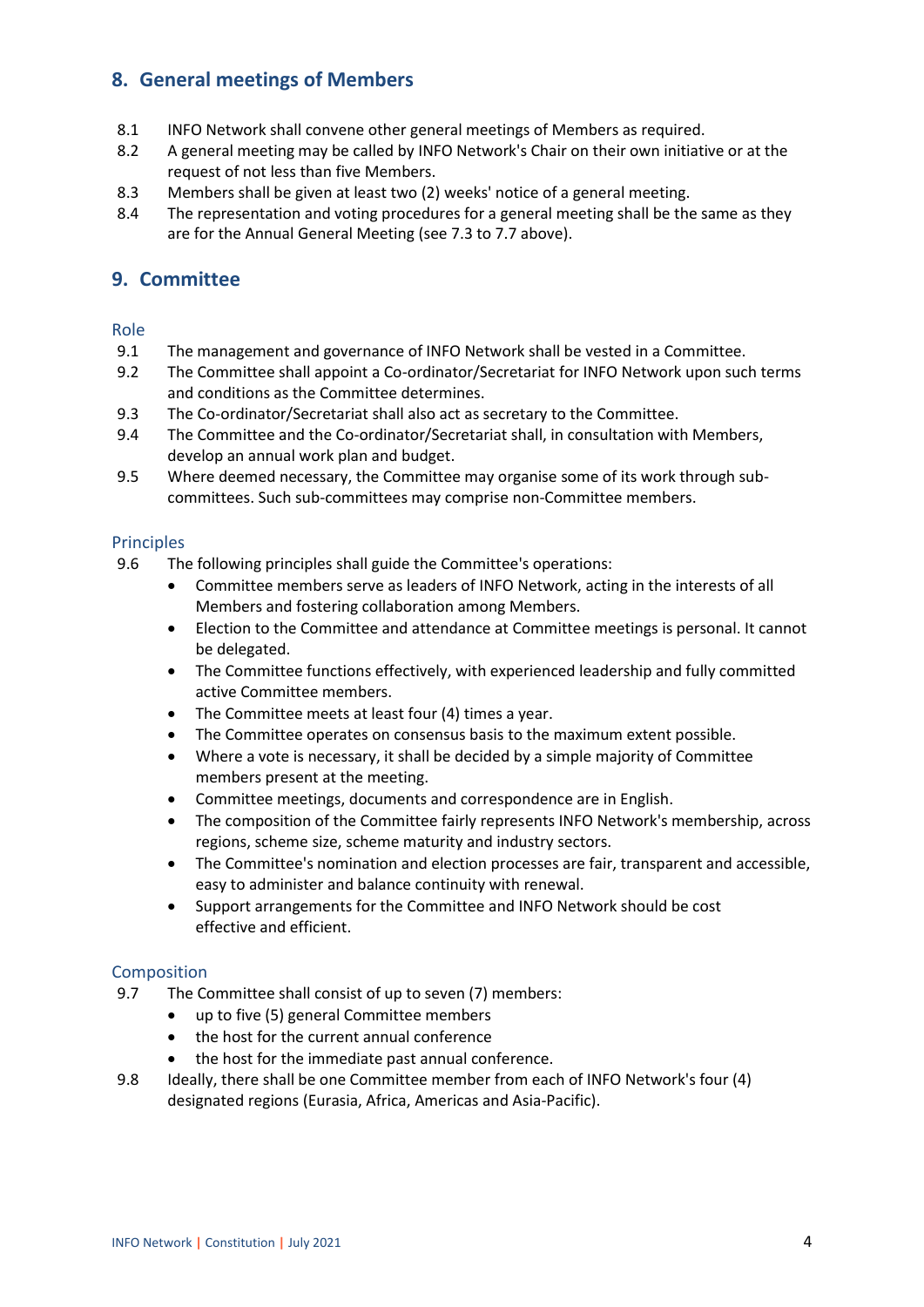#### Nomination

- 9.9 Nominees for all Committee positions shall be an Ombudsman (or equivalent) or Deputy Ombudsman (or equivalent) who is actively involved in INFO Network.
- 9.10 The Committee shall nominate:
	- a Chair from among the existing Committee members
	- the two (2) annual conference host Committee members.
- 9.11 At least one (1) month prior to the AGM, the Co-ordinator/Secretariat shall call for nominations for the general Committee positions available for the next year.
- 9.12 Nomination as a general Committee member shall be made through INFO Network's nomination process. Each nomination shall be supported by the Registered Senior Representative of one other Member.

#### Election

- 9.13 The Committee shall be elected by Members at the AGM. Committee members shall take up their positions from the first Committee meeting after the AGM, which is usually the December meeting.
- 9.14 If the number of nominations for general Committee positions exceeds the number of available positions, a formal ballot of Members shall be held during the AGM.

#### Terms

- 9.15 The Chair shall be elected for a term of two (2) years. The term as Chair may be in addition to any term as a general Committee member and/or annual conference host Committee member.
- 9.16 Each general Committee member shall be elected for a term of two (2) years.
- 9.17 Notwithstanding the provision at 8.16, the Committee may implement a mixed schedule of one (1) and two (2) year terms where it is necessary to balance Committee experience and turnover.
- 9.18 Each annual conference host Committee member shall be elected for the year of their conference and the year immediately after their conference. They shall then move off the Committee, unless elected in their own right.
- 9.19 The Committee shall, from time to time, appoint one of the Committee members to serve as the Treasurer.
- 9.20 Where a Committee vacancy arises for any reason, the Committee shall decide whether and how to fill the vacancy.

## **10. Conferences**

- 10.1 Members of INFO Network, individually or as a group, may be appointed by the Committee to host the annual conference.
- 10.2 The decision to make a hosting appointment shall be vested in the Committee.
- 10.3 The Committee shall adopt a tendering process to identify the annual conference host.
- 10.4 In appointing a host for the annual conference, the Committee shall have regard to the established convention of rotating the conference through the four (4) regions of INFO Network.
- 10.5 In accepting the appointment to host the annual conference, the Member/s shall agree to follow the guidelines in INFO Network's *'Guide for conference organisers'*.
- 10.6 The hosting appointment shall include the right to circulate information about the conference to Members, and to other stakeholders agreed with INFO Network.
- 10.7 The terms of the hosting appointment shall normally provide that the operation and financial risk of hosting a conference shall fall exclusively on the hosting Member/s.
- 10.8 The Committee shall have the discretion to provide financial support to an annual conference host in exceptional circumstances.